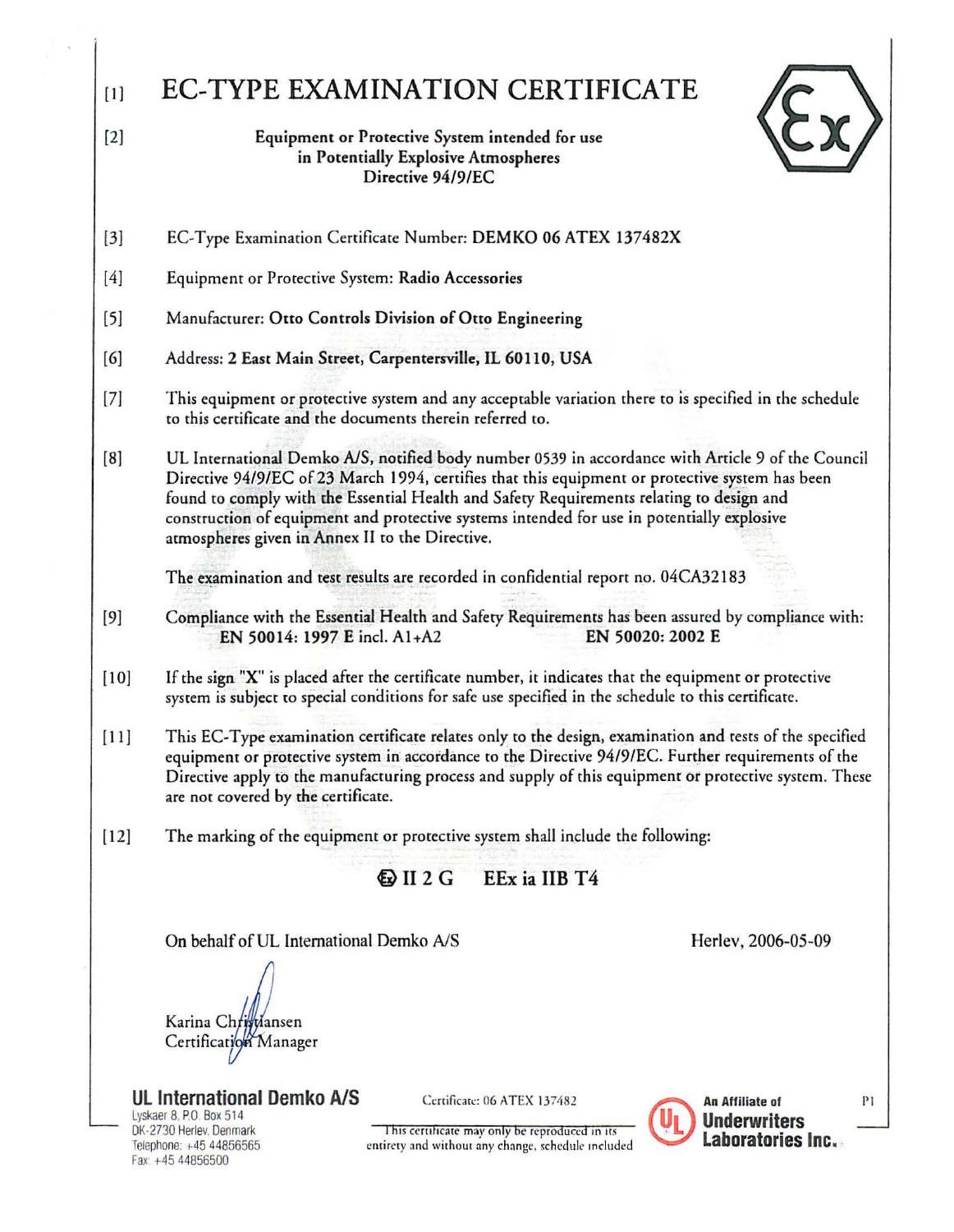| $[13]$                                                                             |                                                                                                                                                                                                                                                                 |                                             | Schedule                                                                                             |                               |                                        |      |  |  |  |  |  |
|------------------------------------------------------------------------------------|-----------------------------------------------------------------------------------------------------------------------------------------------------------------------------------------------------------------------------------------------------------------|---------------------------------------------|------------------------------------------------------------------------------------------------------|-------------------------------|----------------------------------------|------|--|--|--|--|--|
| EC-TYPE EXAMINATION CERTIFICATE No.<br>[14]<br><b>DEMKO 06 ATEX 137482X</b>        |                                                                                                                                                                                                                                                                 |                                             |                                                                                                      |                               |                                        |      |  |  |  |  |  |
| $[15]$                                                                             | Description of Equipment or protective system<br>These devices are intrinsically safe radio accessories intended for use with radios that have intrinsically<br>safe connection facilities.                                                                     |                                             |                                                                                                      |                               |                                        |      |  |  |  |  |  |
|                                                                                    | Types comprising the certification:                                                                                                                                                                                                                             |                                             |                                                                                                      |                               |                                        |      |  |  |  |  |  |
|                                                                                    | V4-10001-S, V4-10002-S, V4-10006-S, V4-10024-S, V4-10080-S                                                                                                                                                                                                      |                                             |                                                                                                      |                               |                                        |      |  |  |  |  |  |
|                                                                                    | V4-10081-S, V4-10092-S, V4-10093-S, V4-10145-S, V4-10148-S<br>V4-10150-S, V4-10313-S, V4-10316-S, V4-10317-S, V4-10351-S<br>Headset<br>V4-10364-S, V4-10367-S, V4-10391-S, V4-10392-S, V4-10430-S<br>V4-10431-S, V4-10433-S, V4-10434-S, V4-10469-S, V4-10470-S |                                             |                                                                                                      |                               |                                        |      |  |  |  |  |  |
|                                                                                    | Skull Mic                                                                                                                                                                                                                                                       | V4-10420-S, V4-10432-S                      |                                                                                                      |                               |                                        |      |  |  |  |  |  |
|                                                                                    | Throat Mic                                                                                                                                                                                                                                                      | V1-T12MA117-S, V1-T12MA137-S, V1-T12MJ137-S |                                                                                                      |                               |                                        |      |  |  |  |  |  |
|                                                                                    |                                                                                                                                                                                                                                                                 |                                             |                                                                                                      |                               |                                        |      |  |  |  |  |  |
|                                                                                    | Temperature range:                                                                                                                                                                                                                                              |                                             |                                                                                                      |                               |                                        |      |  |  |  |  |  |
|                                                                                    | The ambient temperature range of these devices is -40 $^{\circ}$ C to +40 $^{\circ}$ C.                                                                                                                                                                         |                                             |                                                                                                      |                               |                                        |      |  |  |  |  |  |
| Electrical data:<br>Intrinsically safe specifications:                             |                                                                                                                                                                                                                                                                 |                                             |                                                                                                      |                               |                                        |      |  |  |  |  |  |
|                                                                                    | Headset                                                                                                                                                                                                                                                         | Skull Mic                                   |                                                                                                      | Throat Mic                    |                                        |      |  |  |  |  |  |
|                                                                                    | $U_i$ : 9,6V                                                                                                                                                                                                                                                    | $U_i: 9,6V$                                 |                                                                                                      | $U_i: 9,6V$                   |                                        |      |  |  |  |  |  |
|                                                                                    | $I_i : 0,24A$                                                                                                                                                                                                                                                   | $I_i : 0,24A$                               | $I_i$ :                                                                                              | 0,24A                         |                                        |      |  |  |  |  |  |
|                                                                                    | $P_i: 1,3W$                                                                                                                                                                                                                                                     | $P_i: 1,3W$<br>$L_i$ : 1,1mH                |                                                                                                      | $P_i : 1,3W$<br>$L_i: 0,35mH$ |                                        |      |  |  |  |  |  |
|                                                                                    | $L_i$ : 10mH<br>$13.0 \mu F$<br>$C_i$ :                                                                                                                                                                                                                         | $13.0 \mu F$                                | $C_i$ :                                                                                              | $13,0 \mu F$                  |                                        |      |  |  |  |  |  |
|                                                                                    | Routine tests:<br>None.                                                                                                                                                                                                                                         |                                             |                                                                                                      |                               |                                        |      |  |  |  |  |  |
|                                                                                    |                                                                                                                                                                                                                                                                 |                                             |                                                                                                      |                               |                                        |      |  |  |  |  |  |
| $[16]$<br>Report No.<br>Project Report No.: 04CA32183 (Hazardous Location Testing) |                                                                                                                                                                                                                                                                 |                                             |                                                                                                      |                               |                                        |      |  |  |  |  |  |
|                                                                                    |                                                                                                                                                                                                                                                                 |                                             |                                                                                                      |                               |                                        |      |  |  |  |  |  |
|                                                                                    |                                                                                                                                                                                                                                                                 |                                             |                                                                                                      |                               |                                        |      |  |  |  |  |  |
|                                                                                    |                                                                                                                                                                                                                                                                 |                                             |                                                                                                      |                               |                                        |      |  |  |  |  |  |
|                                                                                    |                                                                                                                                                                                                                                                                 |                                             |                                                                                                      |                               |                                        |      |  |  |  |  |  |
|                                                                                    |                                                                                                                                                                                                                                                                 |                                             |                                                                                                      |                               |                                        |      |  |  |  |  |  |
|                                                                                    |                                                                                                                                                                                                                                                                 |                                             |                                                                                                      |                               |                                        |      |  |  |  |  |  |
|                                                                                    |                                                                                                                                                                                                                                                                 |                                             |                                                                                                      |                               |                                        |      |  |  |  |  |  |
|                                                                                    |                                                                                                                                                                                                                                                                 |                                             |                                                                                                      |                               |                                        |      |  |  |  |  |  |
|                                                                                    |                                                                                                                                                                                                                                                                 |                                             | Certificate: 06 ATEX 137482X                                                                         |                               |                                        |      |  |  |  |  |  |
|                                                                                    | <b>UL International Demko A/S</b><br>Lyskaer 8, P.O. Box 514                                                                                                                                                                                                    |                                             | Report: 0431283                                                                                      |                               | An Affiliate of<br><b>Underwriters</b> | P2/3 |  |  |  |  |  |
|                                                                                    | DK-2730 Herlev, Denmark<br>Telephone: +45 44856565                                                                                                                                                                                                              |                                             | This certificate may only be reproduced in its<br>entirety and without any change, schedule included |                               | Laboratories Inc.                      |      |  |  |  |  |  |

Fax: +4544856500